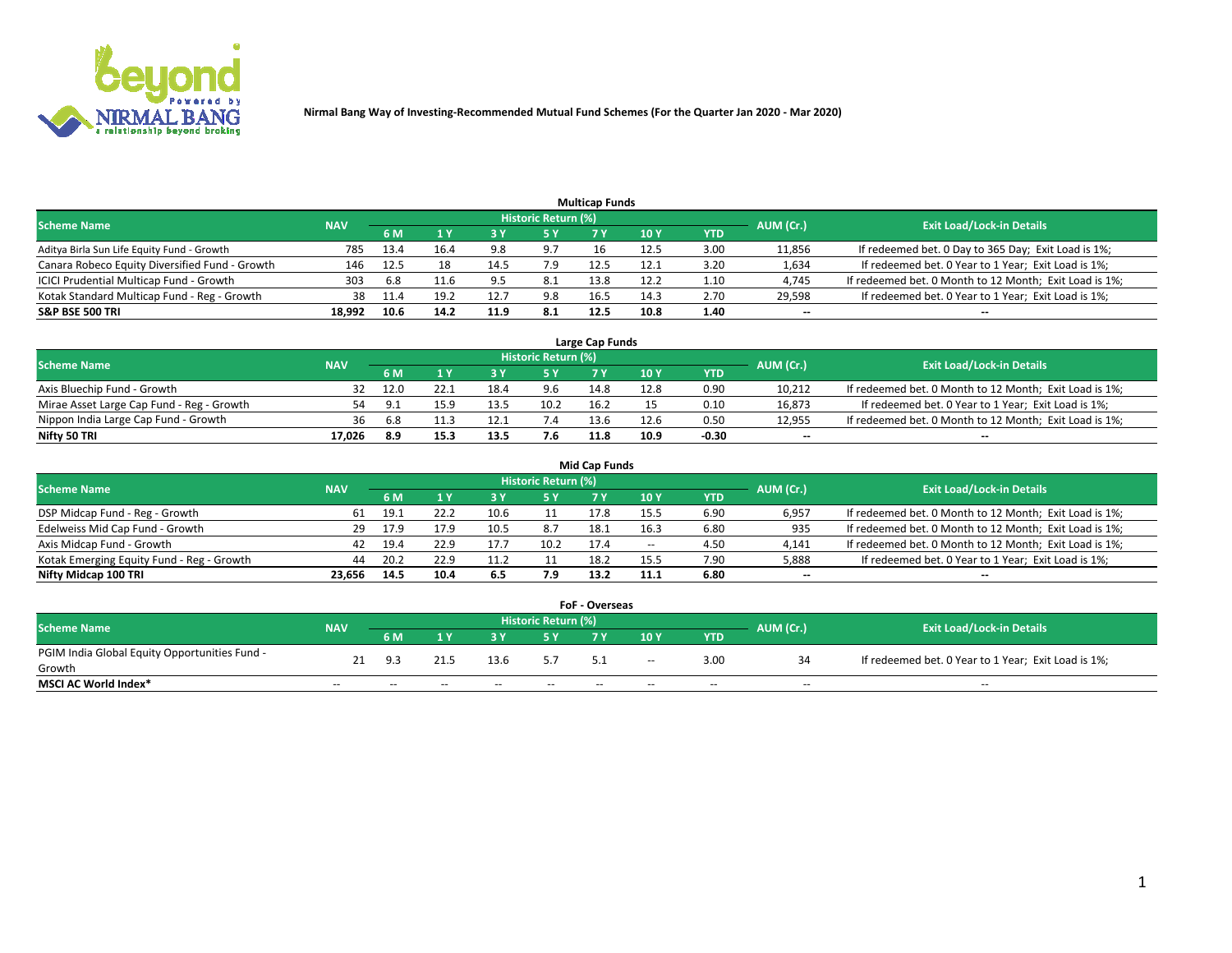

|                                                  |            |      |      |      | Historic Return (%) | Large & Midcap |      |            |                          |                                                     |
|--------------------------------------------------|------------|------|------|------|---------------------|----------------|------|------------|--------------------------|-----------------------------------------------------|
| <b>Scheme Name</b>                               | <b>NAV</b> | 6 M  |      |      | 5 Y                 |                | 10Y  | <b>YTD</b> | AUM (Cr.)                | <b>Exit Load/Lock-in Details</b>                    |
| Canara Robeco Emerging Equities - Growth         | 102        | 15.4 |      |      | 11.5                | 20.9           | 18.8 | 4.90       | 5,339                    | If redeemed bet. 0 Year to 1 Year; Exit Load is 1%; |
| Invesco India Growth Opportunities Fund - Growth |            | 14.7 | 18   | 14.3 | 9.5                 | 14.8           | 13.1 | 2.50       | 2,239                    | If redeemed bet. 0 Year to 1 Year; Exit Load is 1%; |
| Principal Emerging Bluechip Fund - Growth        | 114        | 17.4 | 18.2 |      | 10.7                | 18.7           | 15.3 | 5.20       | 2,117                    | If redeemed bet. 0 Year to 1 Year; Exit Load is 1%; |
| NIFTY Large Midcap 250 TRI                       | 7.666      | 12.8 | 14.2 | 11.8 | 9.2                 | 14.2           | 11.8 | 3.30       | $\overline{\phantom{a}}$ | $\overline{\phantom{a}}$                            |

| <b>Focused Funds</b>             |            |      |      |      |                     |      |               |            |           |                                                        |  |  |  |
|----------------------------------|------------|------|------|------|---------------------|------|---------------|------------|-----------|--------------------------------------------------------|--|--|--|
| <b>Scheme Name</b>               | <b>NAV</b> |      |      |      | Historic Return (%) |      |               |            | AUM (Cr.) | <b>Exit Load/Lock-in Details</b>                       |  |  |  |
|                                  |            | 6 M  |      |      |                     |      | $\sqrt{10}$ Y | <b>YTD</b> |           |                                                        |  |  |  |
| Axis Focused 25 Fund - Growth    |            |      |      |      |                     | 14.8 | $- -$         | 2.30       | 9.110     | If redeemed bet. 0 Month to 12 Month; Exit Load is 1%; |  |  |  |
| SBI Focused Equity Fund - Growth | 158        | 13.3 | 25.1 |      | 10.9                | 14.8 | 17.1          | 3.10       | 6.924     | If redeemed bet. 0 Year to 1 Year; Exit Load is 1%;    |  |  |  |
| <b>S&amp;P BSE 500 TRI</b>       | 18.992     |      | 14.2 | 11.9 | -8.1                | 12.5 | 10.8          | 1.40       | $\sim$    | $- -$                                                  |  |  |  |

|                                                |            |      |        |                     |      | <b>Small Cap Funds</b> |       |            |           |                                                     |
|------------------------------------------------|------------|------|--------|---------------------|------|------------------------|-------|------------|-----------|-----------------------------------------------------|
| <b>Scheme Name</b>                             | <b>NAV</b> |      |        | Historic Return (%) |      |                        |       |            | AUM (Cr.) | <b>Exit Load/Lock-in Details</b>                    |
|                                                |            | 6 M  |        |                     | 5 Y  |                        | 10Y   | <b>YTD</b> |           |                                                     |
| Franklin India Smaller Companies Fund - Growth | 52         | -8.1 |        | 3.3                 | 6.5  | 17.4                   | 15.4  | 5.00       | 6,929     | If redeemed bet. 0 Year to 1 Year; Exit Load is 1%; |
| HDFC Small Cap Fund - Growth                   | 41         |      | $-0.6$ | 10                  | 9.2  | 14.2                   | 12.2  | 5.50       | 9,233     | If redeemed bet. 0 Year to 1 Year; Exit Load is 1%; |
| L&T Emerging Businesses Fund - Reg - Growth    | 24         | -8.4 | 2.2    | 8.3                 | 10.4 | $ -$                   | $- -$ | 4.80       | 5,941     | If redeemed bet. 0 Year to 1 Year; Exit Load is 1%; |
| SBI Small Cap Fund - Growth                    | 57         | 18.4 | 20.2   | 15.2                | 13.7 | 23.7                   | 18.8  | 7.40       | 3,156     | If redeemed bet. 0 Year to 1 Year; Exit Load is 1%; |
| Nifty Smallcap 100 TRI                         | 7.772      | 12.7 | 5.5    | 0.7                 | 3.9  |                        | 7.4   | 8.50       | $\sim$    | $- -$                                               |

## **ELSS Schemes (Tax Saving u/s 80-C)**

| <b>Scheme Name</b>                           | <b>NAV</b> |      |      | <b>Historic Return (%)</b> |           |                          |                          |      | AUM (Cr.) | <b>Exit Load/Lock-in Details</b> |
|----------------------------------------------|------------|------|------|----------------------------|-----------|--------------------------|--------------------------|------|-----------|----------------------------------|
|                                              |            | 6 M  | 4 Y  | 73 Y                       | <b>5Y</b> | 7 Y                      | $-10V$                   | YTD  |           |                                  |
| Aditya Birla Sun Life Tax Relief 96 - Growth |            | 13.2 | 10.8 |                            | 8.7       | 15.9                     | 12.5                     | 2.50 | 10,029    | Nil                              |
| Axis Long Term Equity Fund - Growth          | 50         | 14.9 | 24.9 | 16.2                       | 10.4      | 19.2                     | 17.6                     | 2.30 | 21,473    | Nil                              |
| Canara Robeco Equity Tax Saver Fund - Growth | 70         | 11.3 | 16.4 | 13.3                       | כ.        | 12.9                     | 12.6                     | 2.50 | 1,005     | Nil                              |
| Invesco India Tax Plan - Growth              | 55         | 13.5 | 16.5 | 12.5                       | 9.2       | 15.5                     | 14.2                     | 2.50 | 988       | Nil                              |
| Mirae Asset Tax Saver Fund - Reg - Growth    | 19         | 11.8 | 19.7 | 16.1                       | $\sim$    | $\overline{\phantom{a}}$ | $\overline{\phantom{a}}$ | 1.70 | 3,066     | Nil                              |
| S&P BSE 200 TRI                              | 6.129      | 10.2 | 14.6 | 12.5                       | 8.2       | 12.5                     |                          | 0.80 | $\sim$    | $- -$                            |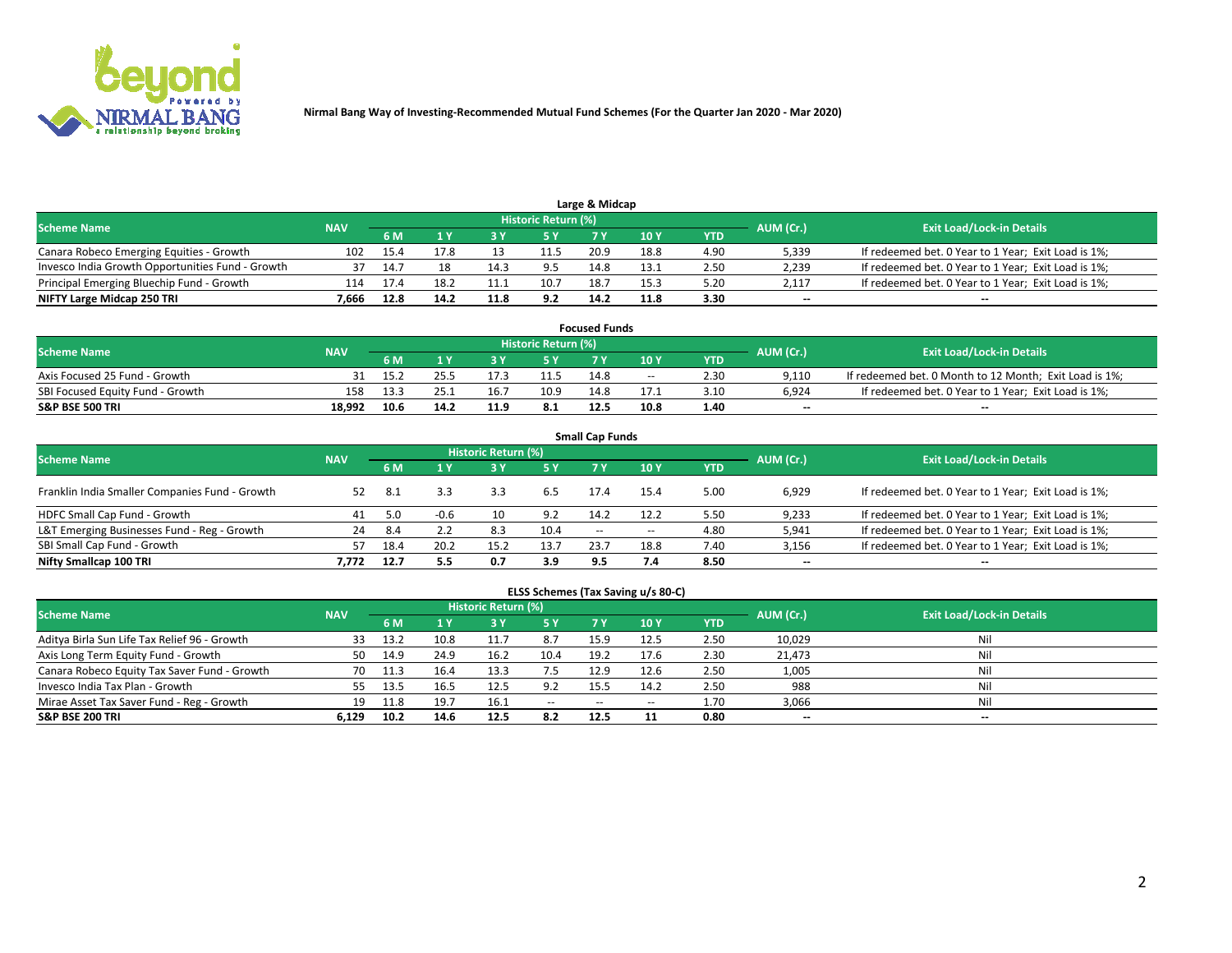

|                                           |            |      |      | Historic Return (%) |     | <b>Contra/Value Fund</b> |      |      |           |                                                     |
|-------------------------------------------|------------|------|------|---------------------|-----|--------------------------|------|------|-----------|-----------------------------------------------------|
| <b>Scheme Name</b>                        | <b>NAV</b> | 6 M  |      |                     | 5 Y | 7 V                      | 10Y  | YTD  | AUM (Cr.) | <b>Exit Load/Lock-in Details</b>                    |
| Kotak India EQ Contra Fund - Reg - Growth |            | 11.8 | 16.5 | 13.9                | 8.7 | 13.5                     |      | 2.90 | 882       | If redeemed bet. 0 Year to 1 Year; Exit Load is 1%; |
| Invesco India Contra Fund - Growth        |            |      | 14.8 | 13.1                | 9.8 | 16.4                     | 13.3 | 3.20 | 4,596     | If redeemed bet. 0 Year to 1 Year; Exit Load is 1%; |
| UTI Value Opportunities Fund - Growth     | 66         | 13.1 |      | 10.7                |     | 10.9                     | 11.3 | 2.60 | 4,560     | If redeemed bet. 0 Year to 1 Year; Exit Load is 1%; |
| Nippon India Value Fund - Growth          | 76         | -8.0 |      |                     |     | 12.4                     | 10.8 | 1.40 | 3,133     | If redeemed bet. 0 Year to 1 Year; Exit Load is 1%; |
| <b>S&amp;P BSE 500 TRI</b>                | 18.992     |      | 14.2 | 11.9                | 8.1 | 12.5                     | 10.8 | 1.40 | $\sim$    | $- -$                                               |

| Sector/Thematic                                                           |            |      |      |                          |           |       |                          |            |                          |                                                        |  |  |  |
|---------------------------------------------------------------------------|------------|------|------|--------------------------|-----------|-------|--------------------------|------------|--------------------------|--------------------------------------------------------|--|--|--|
| <b>Scheme Name</b>                                                        | <b>NAV</b> |      |      | Historic Return (%)      |           |       |                          |            | AUM (Cr.)                | <b>Exit Load/Lock-in Details</b>                       |  |  |  |
|                                                                           |            | 6 M  | 1 Y  | 73 Y                     | <b>5Y</b> | 7 Y   | 10Y                      | <b>YTD</b> |                          |                                                        |  |  |  |
| Canara Robeco Consumer Trends Fund - Reg -<br>Growth                      | 44         | 16.6 | 19.3 | 15.7                     | 10.4      | 15.2  | 15.3                     | 2.80       | 374                      | If redeemed bet. 0 Year to 1 Year; Exit Load is 1%;    |  |  |  |
| Mirae Asset Great Consumer Fund - Growth                                  | 38         | 18.3 | 16.7 | 17.6                     | 11.4      | 16.2  | $\overline{\phantom{a}}$ | 3.10       | 961                      | If redeemed bet. 0 Year to 1 Year; Exit Load is 1%;    |  |  |  |
| ICICI Prudential Technology Fund - Growth                                 | 62         | 5.6  | 5.2  | 17.1                     | 8.2       | 16.6  | 16.3                     | 6.80       | 409                      | If redeemed bet. 0 Day to 15 Day; Exit Load is 1%;     |  |  |  |
| Nippon India Pharma Fund - Growth                                         | 159        | 13.2 | 5.8  | 6.1                      | 3.9       | 13.2  | 14.1                     | 4.40       | 2,417                    | If redeemed bet. 0 Year to 1 Year; Exit Load is 1%;    |  |  |  |
| BNP Paribas India Consumption Fund - Reg - Growth                         | 13         | 17.1 | 27.6 | $\overline{\phantom{a}}$ | $- -$     | $- -$ | $- -$                    | 3.90       | 467                      | If redeemed bet. 0 Month to 12 Month; Exit Load is 1%; |  |  |  |
| ICICI Prudential Banking and Financial Services Fund -<br>Retail - Growth | 70         | 9.6  | 20.4 | 14.9                     | 11.9      | 17.4  | 17.5                     | 1.00       | 3,592                    | If redeemed bet. 0 Day to 15 Day; Exit Load is 1%;     |  |  |  |
| <b>S&amp;P BSE 500 TRI</b>                                                | 18.992     | 10.6 | 14.2 | 11.9                     | 8.1       | 12.5  | 10.8                     | 1.40       | $\overline{\phantom{a}}$ | $\overline{\phantom{a}}$                               |  |  |  |

| <b>Dynamic Asset Allocation Funds</b>                      |            |     |      |                     |               |           |      |            |                          |                                                          |  |  |  |
|------------------------------------------------------------|------------|-----|------|---------------------|---------------|-----------|------|------------|--------------------------|----------------------------------------------------------|--|--|--|
| <b>Scheme Name</b>                                         | <b>NAV</b> |     |      | Historic Return (%) |               |           |      |            | AUM (Cr.)                | <b>Exit Load/Lock-in Details</b>                         |  |  |  |
|                                                            |            | 6 M |      | 3 Y                 | 5 Y           | <b>7Y</b> | 10Y  | <b>YTD</b> |                          |                                                          |  |  |  |
| ICICI Prudential Balanced Advantage Fund - Reg -<br>Growth | 38         | 8.7 | 13.8 | 9.7                 | 8.8           | 12        | 12.3 | 0.80       | 28,528                   | If redeemed bet. 0 Year to 1 Year; Exit Load is 1%;      |  |  |  |
| Invesco India Dynamic Equity Fund - Growth                 | 30         | 5.2 | 10.9 | 8.3                 | 6.7           | 11.5      | 10.5 | 0.40       | 893                      | If redeemed bet. 0 Month to 3 Month; Exit Load is 0.25%; |  |  |  |
| Nippon India Balanced Advantage Fund - Growth              | 96         | 6.3 | 11.2 | 9.6                 | 6.8           | 11.3      | 11.2 | 1.60       | 2,694                    | If redeemed bet. 0 Month to 12 Month; Exit Load is 1%;   |  |  |  |
| HDFC Balanced Advantage Fund - Growth                      | 202        | 3.1 | 10.2 | 10.7                | 7.5           | 11.1      | 11.1 | 0.20       | 44,498                   | If redeemed bet. 0 Year to 1 Year; Exit Load is 1%;      |  |  |  |
| SBI Dynamic Asset Allocation Fund - Reg - Growth           | 14         | 4.7 | 5.4  | 9.3                 | $\sim$ $\sim$ | $- -$     | --   | $-0.40$    | 677                      | If redeemed bet. 0 Month to 12 Month; Exit Load is 1%;   |  |  |  |
| NIFTY 50 Hybrid Composite Debt 65:35 Index                 | 10,569     | 7.0 | 14.1 | 11.3                | 8             | 10.8      | 10.2 | 0.0        | $\overline{\phantom{a}}$ | $- -$                                                    |  |  |  |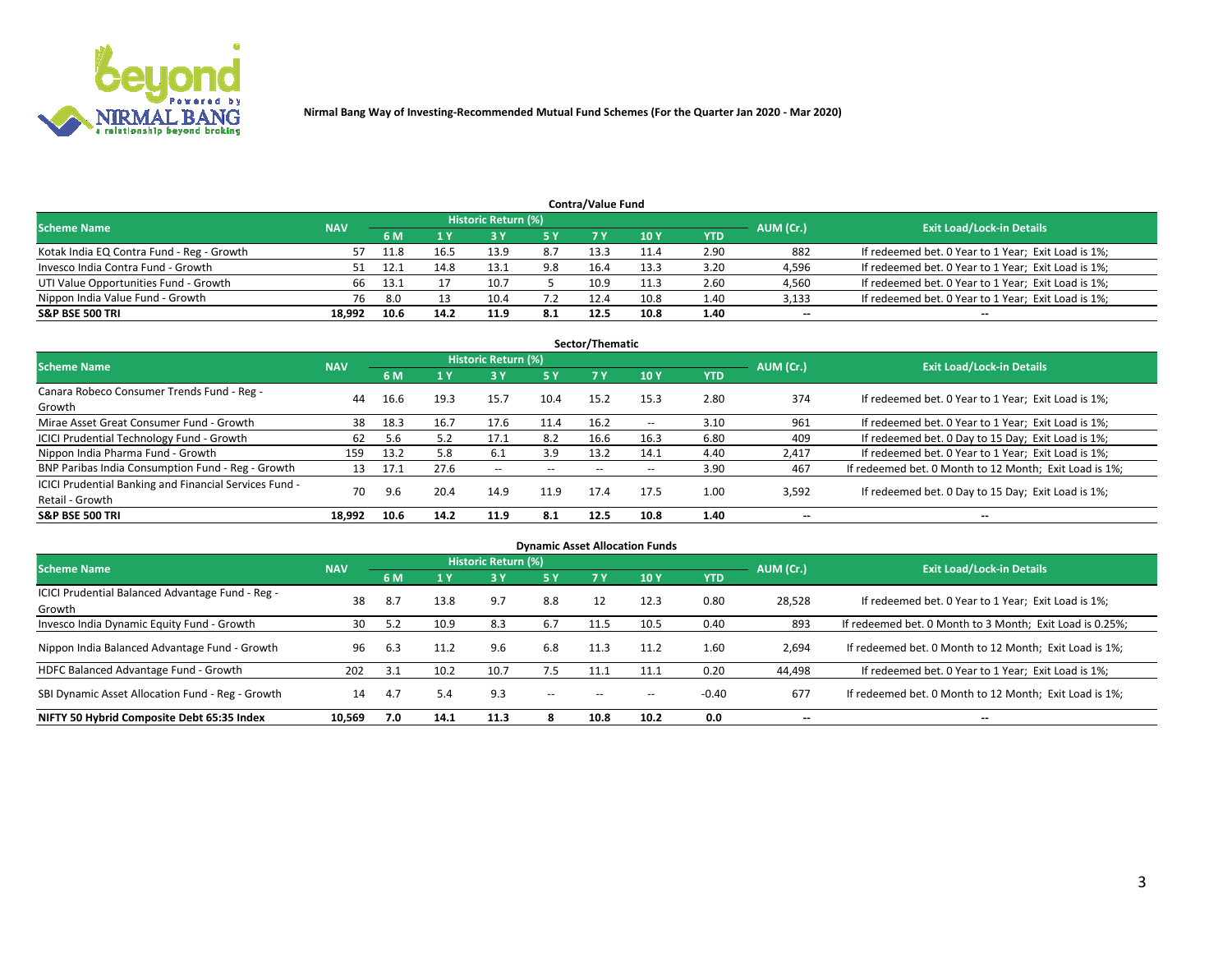

|                                                 |            |      |      |                     |       | <b>Hybrid Aggressive</b> |                 |      |                          |                                                        |
|-------------------------------------------------|------------|------|------|---------------------|-------|--------------------------|-----------------|------|--------------------------|--------------------------------------------------------|
| <b>Scheme Name</b>                              | <b>NAV</b> |      |      | Historic Return (%) |       |                          |                 |      | AUM (Cr.)                | <b>Exit Load/Lock-in Details</b>                       |
|                                                 |            | 6 M  |      |                     | 5 Y   | 7 Y                      | 10 <sub>Y</sub> | YTD  |                          |                                                        |
| ICICI Prudential Equity & Debt Fund - Growth    | 140        | 6.2  | 12.3 | -8.5                | 8.4   | 13.6                     | 13.6            | 0.10 | 23,073                   | If redeemed bet. 0 Year to 1 Year; Exit Load is 1%;    |
| Mirae Asset Hybrid - Equity Fund - Reg - Growth |            |      | 14.6 | 11.3                | $- -$ | $- -$                    | $- -$           | 0.30 | 3,190                    | If redeemed bet. 0 Year to 1 Year; Exit Load is 1%;    |
| SBI Equity Hybrid Fund - Growth                 | 149        | 10.0 | 18.7 | 12.3                |       | 14.4                     | 12.3            | 1.90 | 31,620                   | If redeemed bet. 0 Month to 12 Month; Exit Load is 1%; |
| Canara Robeco Equity Hybrid Fund - Growth       | 172        | 10.7 | 16   | 11.3                | 8.6   | 13.5                     | 12.6            | 2.40 | 2,824                    | If redeemed bet. 0 Year to 1 Year; Exit Load is 1%;    |
| NIFTY 50 Hybrid Composite Debt 65:35 Index      | 10,569     | 7.0  | 14.1 | 11.3                |       | 10.8                     | 10.2            | 0.0  | $\overline{\phantom{a}}$ | $- -$                                                  |

|                                            |            |           |                                  |     |     | <b>Arbitrage Fund</b> |      |        |                                                          |
|--------------------------------------------|------------|-----------|----------------------------------|-----|-----|-----------------------|------|--------|----------------------------------------------------------|
| Scheme Name                                | <b>NAV</b> | AUM (Cr.) | <b>Exit Load/Lock-in Details</b> |     |     |                       |      |        |                                                          |
|                                            |            | 1 M       | ያ M                              | 6 M |     |                       | YTD  |        |                                                          |
| IDFC Arbitrage Fund - Reg - Growth         | 25.        | . b. 1    |                                  |     | 6.3 |                       | 6.60 | 11,944 | If redeemed bet. 0 Month to 1 Month; Exit Load is 0.25%; |
| Kotak Equity Arbitrage Fund - Reg - Growth | 28         | -6.3      |                                  |     | 6.2 |                       | 6.70 | 17,486 | If redeemed bet. 0 Day to 30 Day; Exit Load is 0.25%;    |
| Nippon India Arbitrage Fund - Growth       | 20         | h.        |                                  |     | 6.3 |                       | 6.60 | 10.528 | If redeemed bet. 0 Month to 1 Month; Exit Load is 0.25%; |

|                                          |            |           |                                  |                          |                          | <b>Equity Saver</b> |        |            |                          |                                                        |
|------------------------------------------|------------|-----------|----------------------------------|--------------------------|--------------------------|---------------------|--------|------------|--------------------------|--------------------------------------------------------|
| Scheme Name                              | <b>NAV</b> | AUM (Cr.) | <b>Exit Load/Lock-in Details</b> |                          |                          |                     |        |            |                          |                                                        |
|                                          |            | 6 M       |                                  |                          |                          |                     | 10 Y   | <b>YTD</b> |                          |                                                        |
| Axis Equity Saver Fund - Reg - Growth    |            | h.1       | 10.3                             | 8.6                      | $\sim$ $\sim$            | $- -$               | $\sim$ | 1.10       | 812                      | If redeemed bet. 0 Month to 12 Month; Exit Load is 1%; |
| Kotak Equity Savings Fund - Reg - Growth |            | .8        |                                  |                          |                          | $- -$               | $- -$  | 0.60       | 1,843                    | If redeemed bet. 0 Year to 1 Year; Exit Load is 1%;    |
| CRISIL Hybrid 50+50 - Moderate Index*    |            | --        | $-$                              | $\overline{\phantom{a}}$ | $\overline{\phantom{a}}$ | --                  | --     | $- -$      | $\overline{\phantom{a}}$ | $-$                                                    |

| <b>Liquid Funds</b>              |            |      |     |                            |      |                          |            |                 |           |                                  |  |  |  |  |
|----------------------------------|------------|------|-----|----------------------------|------|--------------------------|------------|-----------------|-----------|----------------------------------|--|--|--|--|
| Scheme Name                      | <b>NAV</b> |      |     | <b>Historic Return (%)</b> |      |                          | <b>YTM</b> | Avg             | AUM (Cr.) | <b>Exit Load/Lock-in Details</b> |  |  |  |  |
|                                  |            | 1 W. | 2 W | 1 M                        | 3 M  | 71 Y                     |            | <b>Maturity</b> |           |                                  |  |  |  |  |
| Axis Liquid Fund - Growth        | 2,172      |      |     |                            | 5.2  |                          | 5.29       | 0.17            | 29,119    | *Ref Footnote                    |  |  |  |  |
| IDFC Cash Fund - Reg - Growth    | 2.369      | 5.0  |     | 4.9                        | 4.9  | 62                       | 5.09       | 0.13            | 10,312    | *Ref Footnote                    |  |  |  |  |
| Kotak Liquid Fund - Reg - Growth | 3,963      |      |     |                            | ۰۰ ت |                          | 5.28       | 0.14            | 27,114    | *Ref Footnote                    |  |  |  |  |
| <b>CRISIL Liquid Fund Index</b>  | $\sim$     | 5.6  |     |                            | 5.6  | $\overline{\phantom{a}}$ | $-$        | $\sim$          | $\sim$    | $\sim$                           |  |  |  |  |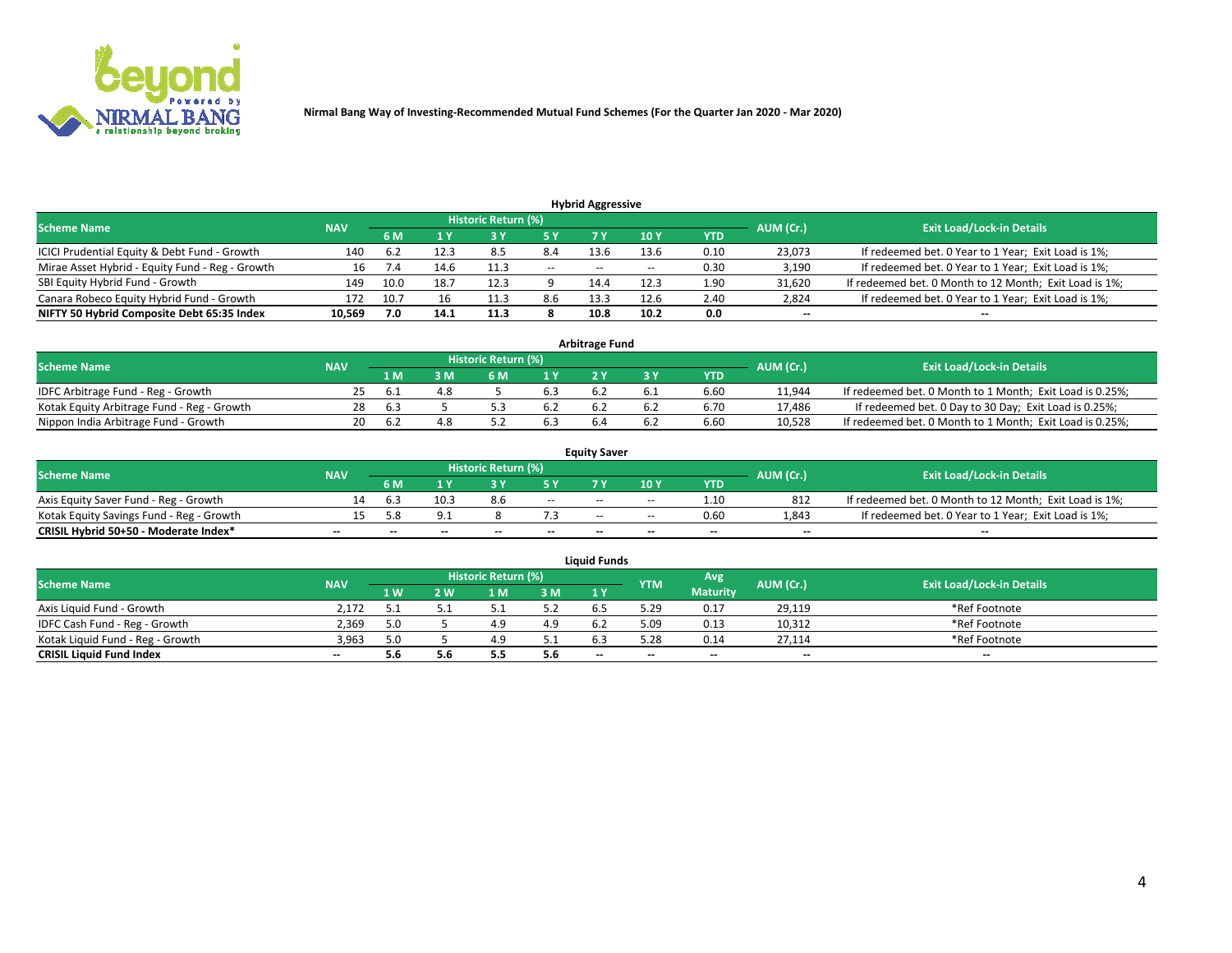

|                                               |            |      |     |                     |       | <b>Ultra Short Fund</b> |            |                 |           |                                  |
|-----------------------------------------------|------------|------|-----|---------------------|-------|-------------------------|------------|-----------------|-----------|----------------------------------|
| <b>Scheme Name</b>                            | <b>NAV</b> |      |     | Historic Return (%) |       |                         | <b>YTM</b> | Avg             | AUM (Cr.) | <b>Exit Load/Lock-in Details</b> |
|                                               |            | 1 M  | 3 M | 6 M                 | 1 Y   | 3 Y                     |            | <b>Maturity</b> |           |                                  |
| IDFC Ultra Short Term Fund - Reg - Growth     |            | -6.0 | 5.9 | 6.9                 | 7.8   | $- -$                   | 5.78       | 0.41            | 4,408     | Nil                              |
| Sundaram Ultra Short Term Fund - Reg - Growth | 10         | -4.9 |     |                     | $- -$ | --                      | 5.57       | 0.29            | 362       | Nil                              |
| L&T Ultra Short Term Fund - Growth            |            | 56   |     |                     |       |                         | 5.8        | 0.49            | 2,454     | Nil                              |
| <b>NIFTY Ultra Short Duration Debt Index</b>  | 4.018      | -6.5 | 6.2 | 6.8                 | 7.6   |                         | $\sim$     | $\sim$          | $\sim$    | $- -$                            |

| <b>Money Market Fund</b>                         |            |      |     |                     |        |    |            |                 |           |                                  |  |  |  |
|--------------------------------------------------|------------|------|-----|---------------------|--------|----|------------|-----------------|-----------|----------------------------------|--|--|--|
| <b>Scheme Name</b>                               | <b>NAV</b> |      |     | Historic Return (%) |        |    | <b>YTM</b> | 'Avg            | AUM (Cr.) | <b>Exit Load/Lock-in Details</b> |  |  |  |
|                                                  |            | 1 M  | 3 M | 6 M                 | 1 Y    | 3Y |            | <b>Maturity</b> |           |                                  |  |  |  |
| Aditya Birla Sun Life Money Manager Fund - Reg - | 266        | -6.1 | 5.9 | 6.9                 | 7.8    |    | 5.91       | 0.39            | 10,878    | Nil                              |  |  |  |
| Growth                                           |            |      |     |                     |        |    |            |                 |           |                                  |  |  |  |
| Franklin India Savings Fund - Growth             |            | 5.6  | 5.8 |                     | 8.2    |    | 5.75       | 0.38            | 4,724     | Nil                              |  |  |  |
| Nippon India Money Market Fund - Growth          | 3,001      | 5.8  | 5.9 | 6.9                 | 7.9    |    | 5.55       | 0.30            | 3,805     | Nil                              |  |  |  |
| <b>CRISIL Liquid Fund Index</b>                  | $- -$      |      | 5.6 | 5.9                 | $\sim$ | -- | --         | $\sim$          | $\sim$    | $\sim$                           |  |  |  |

| <b>Short Term Fund</b>                          |            |      |     |                     |     |           |            |                 |           |                                  |  |  |  |  |
|-------------------------------------------------|------------|------|-----|---------------------|-----|-----------|------------|-----------------|-----------|----------------------------------|--|--|--|--|
| <b>Scheme Name</b>                              | <b>NAV</b> |      |     | Historic Return (%) |     |           | <b>YTM</b> | Avg             | AUM (Cr.) | <b>Exit Load/Lock-in Details</b> |  |  |  |  |
|                                                 |            | 1 M  | 3 M | 6 M                 | 1Y  | <b>3Y</b> |            | <b>Maturity</b> |           |                                  |  |  |  |  |
| Axis Short Term Fund - Growth                   |            | -8.4 | 7.6 | 8.7                 | 9.8 |           | 6.65       | 2.50            | 4,404     | Nil                              |  |  |  |  |
| HDFC Short Term Debt Fund - Growth              | 22         | 9.3  | 8.5 | 9.4                 | 9.9 |           | 7.17       | 3.05            | 10,519    | Nil                              |  |  |  |  |
| IDFC Bond Fund - Short Term Plan - Reg - Growth | 41         | -9 7 |     |                     | 9.8 |           | 6.79       | 2.23            | 11,757    | Nil                              |  |  |  |  |
| Kotak Bond Short Term Fund - Reg - Growth       | 38         | 9.0  |     | 8.3                 | 9.6 |           | / .16      | 2.94            | 10,602    | Nil                              |  |  |  |  |
| L&T Short Term Bond Fund - Reg - Growth         |            | 8.4  |     | 8.4                 | 9.4 |           | 6.67       | 2.24            | 4,866     | Nil                              |  |  |  |  |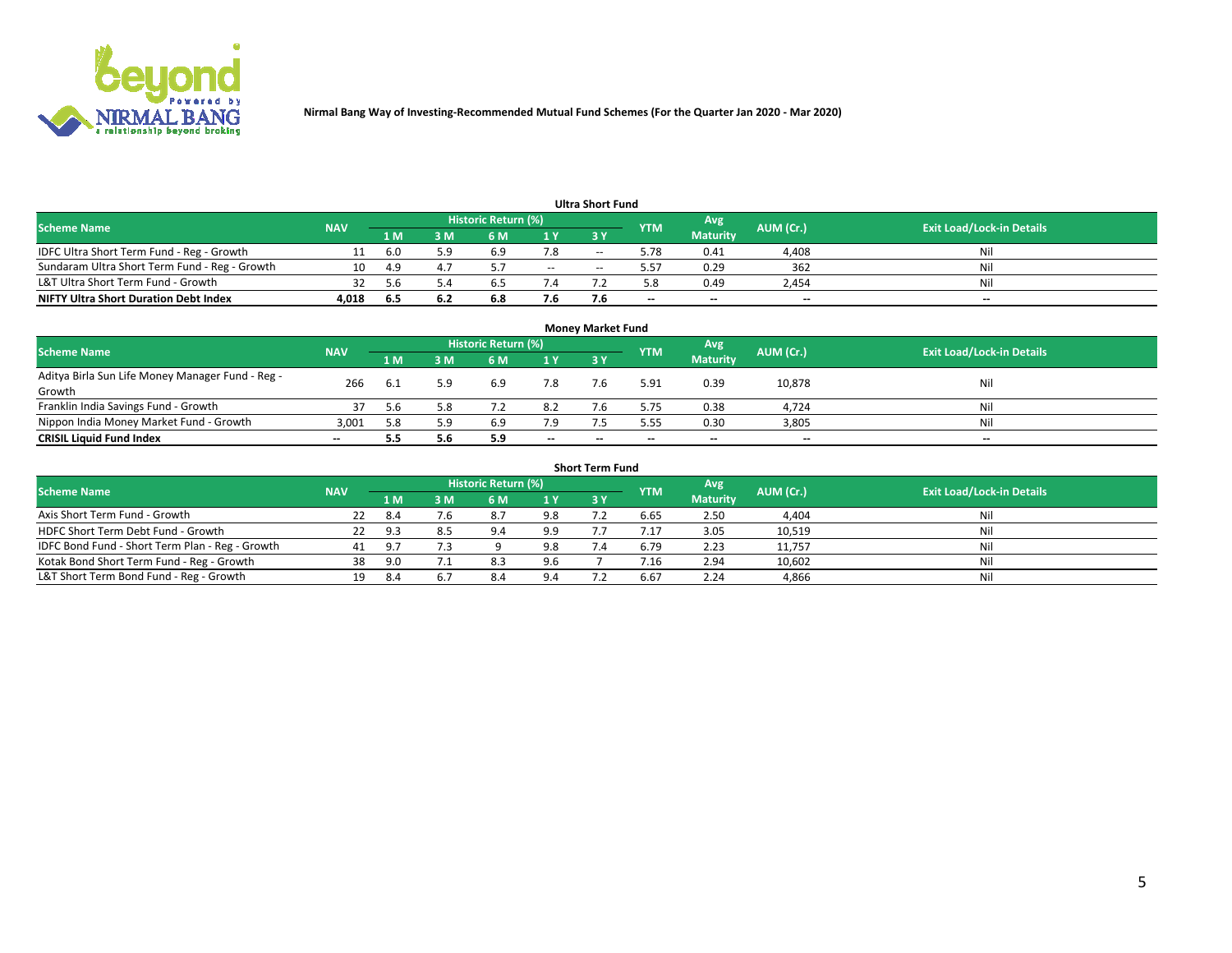

| <b>Low Duration Fund</b>                  |            |     |     |                     |                |     |            |                 |           |                                  |  |  |  |  |
|-------------------------------------------|------------|-----|-----|---------------------|----------------|-----|------------|-----------------|-----------|----------------------------------|--|--|--|--|
| <b>Scheme Name</b>                        | <b>NAV</b> |     |     | Historic Return (%) |                |     | <b>YTM</b> | Avg             | AUM (Cr.) | <b>Exit Load/Lock-in Details</b> |  |  |  |  |
|                                           |            | 1 M | ያ M | 6 M                 | 1 <sub>V</sub> | 3 Y |            | <b>Maturity</b> |           |                                  |  |  |  |  |
| Axis Treasury Advantage Fund - Growth     | 2.232      |     |     |                     | 8.7            |     |            | 0.90            | 3,949     | Nil                              |  |  |  |  |
| Canara Robeco Savings Fund - Reg - Growth |            | .bb | 59. | 6.9                 |                |     | 5.98       | 0.90            | 1,112     | Nil                              |  |  |  |  |
| IDFC Low Duration Fund - Reg - Growth     |            |     |     |                     | 8.3            |     | .88 د      | 0.79            | 5,323     | Nil                              |  |  |  |  |

| <b>Banking &amp; PSU Bond Funds</b>            |            |      |     |                            |      |           |            |                 |           |                                  |  |  |  |
|------------------------------------------------|------------|------|-----|----------------------------|------|-----------|------------|-----------------|-----------|----------------------------------|--|--|--|
| <b>Scheme Name</b>                             | <b>NAV</b> |      |     | <b>Historic Return (%)</b> |      |           | <b>YTM</b> | Avg             | AUM (Cr.) | <b>Exit Load/Lock-in Details</b> |  |  |  |
|                                                |            | 1 M  | sм  | 6 M                        | 71 Y | <b>3Y</b> |            | <b>Maturity</b> |           |                                  |  |  |  |
| HDFC Banking and PSU Debt Fund - Reg - Growth  |            | ാ    | 8.6 | 9.6                        | 10.4 |           | 7.24       | 3.05            | 4,848     | Ni                               |  |  |  |
| Kotak Banking and PSU Debt Fund - Reg - Growth | 46         | 10.0 |     |                            | 11.1 |           | 7.09       | 3.81            | 4,204     | Ni                               |  |  |  |
| IDFC Banking & PSU Debt Fund - Reg - Growth    |            | 10.5 | 7 Q | $\alpha$                   | 11.5 |           | 6.95       | 3.14            | 12.627    | Ni                               |  |  |  |

| <b>Corporate Bond Funds</b>                         |            |           |                                  |     |      |            |            |                 |        |                                                         |  |  |  |
|-----------------------------------------------------|------------|-----------|----------------------------------|-----|------|------------|------------|-----------------|--------|---------------------------------------------------------|--|--|--|
| <b>Scheme Name</b>                                  | <b>NAV</b> | AUM (Cr.) | <b>Exit Load/Lock-in Details</b> |     |      |            |            |                 |        |                                                         |  |  |  |
|                                                     |            | 1 M       | 3 M                              | 6 M | 1 Y  | <b>3 Y</b> | <b>YTM</b> | <b>Maturity</b> |        |                                                         |  |  |  |
| ICICI Prudential Corporate Bond Fund - Reg - Growth |            | 9.0       |                                  | 8.7 | 9.9  |            | 6.96       | 2.40            | 11,339 | Nil                                                     |  |  |  |
| L&T Triple Ace Bond Fund - Reg - Growth             |            |           |                                  |     | 13.2 | 6.4        | 7.58       | 8.28            | 2,298  | If redeemed bet. 0 Month to 3 Month; Exit Load is 0.5%; |  |  |  |
| Kotak Corporate Bond Fund - Std - Growth            | 2,661      | د ۵       |                                  | 8.8 | 9.6  |            | 6.82       | 1.72            | 4,418  | Nil                                                     |  |  |  |

|                                                   |            |      |              |                            |      | <b>Credit Risk Fund</b> |            |                 |           |                                                           |
|---------------------------------------------------|------------|------|--------------|----------------------------|------|-------------------------|------------|-----------------|-----------|-----------------------------------------------------------|
| <b>Scheme Name</b>                                | <b>NAV</b> |      |              | <b>Historic Return (%)</b> |      |                         | <b>YTM</b> | Avg             | AUM (Cr.) | <b>Exit Load/Lock-in Details</b>                          |
|                                                   |            | 1 M  | 3 M          | 6 M                        | 71 Y | 3Y                      |            | <b>Maturity</b> |           |                                                           |
| <b>ICICI Prudential Credit Risk Fund - Growth</b> | 22         | 11.  |              | 10.4                       | 9.8  |                         | 9.44       | 2.28            | 12,126    | If redeemed bet. 0 Year to 1 Year; Exit Load is 1%;       |
| Kotak Credit Risk Fund - Reg - Growth             |            | 11.1 | $^{\circ}$ 1 | 9.6                        | 9.2  |                         | 8.94       | 2.70            | 5,043     | If redeemed bet. 0 Year to 1 Year; Exit Load is 1%;       |
|                                                   |            |      |              |                            |      |                         |            |                 |           | If redeemed bet. 0 Month to 12 Month; Exit Load is 3%; If |
| SBI Credit Risk Fund - Growth                     |            | 10.8 | 6.7          |                            | 6.7  | 6.4                     | 8.69       | 2.49            | 5,076     | redeemed bet. 12 Month to 24 Month; Exit Load is 1.5%; If |
|                                                   |            |      |              |                            |      |                         |            |                 |           | redeemed bet. 24 Month to 36 Month; Exit Load is 0.75%;   |